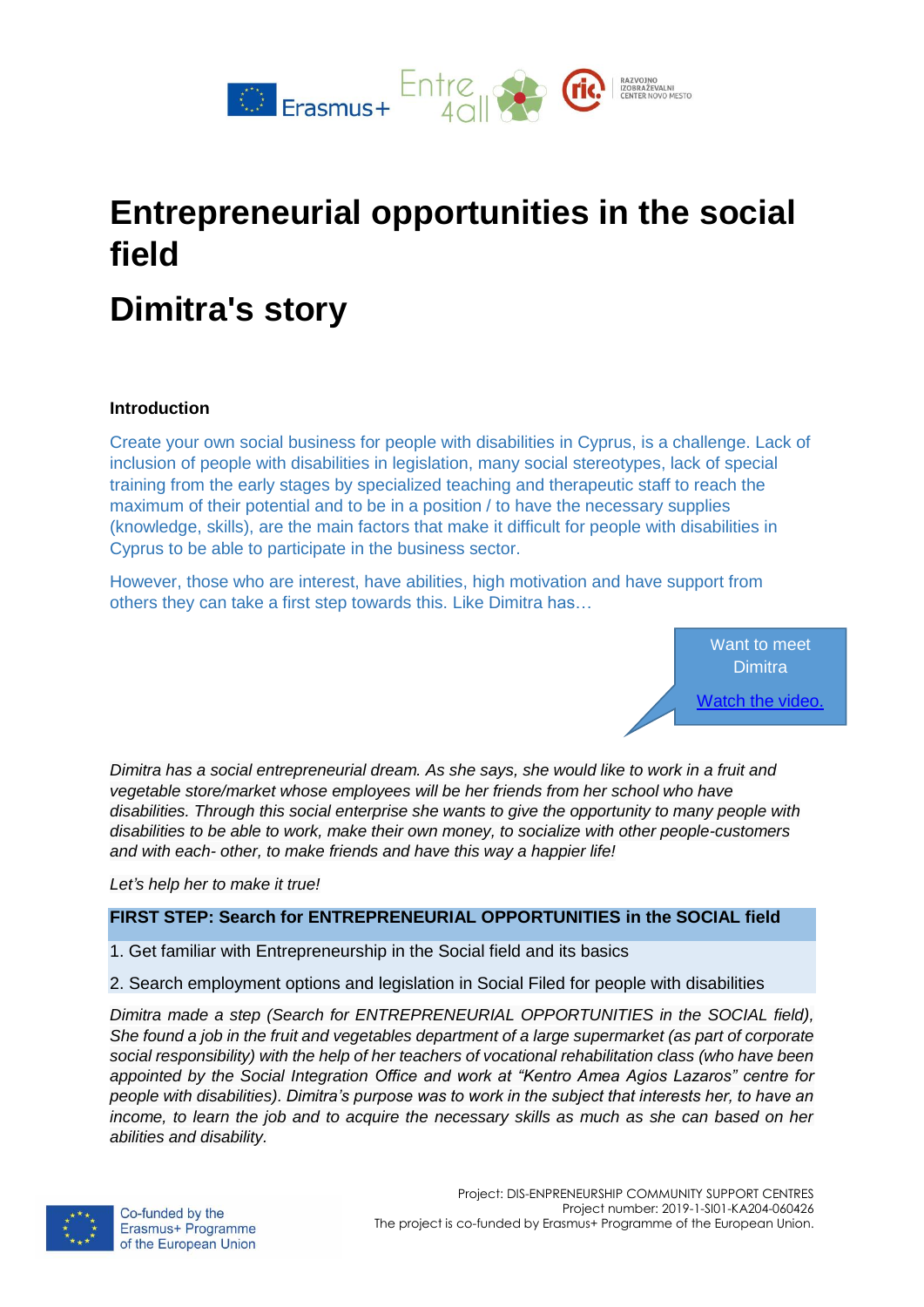



**AZVOJNO** 

In Cyprus it is possible for people with disabilities to participate in social Entrepreneurship. They can participate in vocational rehabilitation classes that can give the basic knowledge about several jobs that included in the marketplace, about appropriate behaviours / attitudes in the workplace and safety issues. Then if they meet the criteria and there are available jobs, they can be placed in a part- time one that is suitable for them. Their instructors give them continuous support, aiming the succeed of the participants (to stay at work and being the more productive it becomes).

The requirements that the integration office has to offer sponsorship to the individuals are the employers not to exceed 500 euro in salary excluding appropriate benefits - social insurances

Responsible for carrying out this program is the Ministry of Labour and Social Insurance of Cyprus and specifically the Department of Social Inclusion.

**TIP:** For support go visit local organization that offer entrepreneurial guidance. Search in detail legislation in your country connected with this specific field … In Cyprus this guidance is offered by Social Inclusion Department (you can visit them or search info on line at [http://www.mlsi.gov.cy/mlsi/dsid/dsid.nsf/index\\_gr/index\\_gr?OpenDocument](http://www.mlsi.gov.cy/mlsi/dsid/dsid.nsf/index_gr/index_gr?OpenDocument&fbclid=IwAR3UwCKmP40o6IJwVtc4QQb3L1KuhBtaQ3WwA0pA7XIvXpHd0PmPD1wM8Mw) )

Businesses that cooperate with this programme and offer jobs to people with disabilities, incorporate it into their corporate social responsibility actions.

The most common jobs are in supermarkets, car washes, factories (product packing, storekeepers), kindergarten assistants, and secretaries' assistants.

*For example, Dimitra found it possible to start working where she wanted under this specific programme, in a part- time job that best fits her interests, abilities and competences and opportunities in local environment. E.g. Dimitra works in the fruit and vegetables department of a large supermarket. There she wipes, she arranges the products on their shelves and in their crates. She also serves the customers, tells them where to find a product they are looking for, she also puts fruits and vegetables in bags in the quantity they ask for. In the warehouse she cleans beans, she throws away the dried onion skins, cleans the good ones from the spoiled products (fruits and vegetables) and puts them from big bags and crates to smaller ones. In addition, she informs the person in charge if there is any damage to products they receive. She knows how to recognize and name all fruits and vegetables. She can read labels with the product names and place the correct label in each fruit or vegetable crate. She works under the supervision and guidance of a staff department supervisor and also under the guidance of the teacher in charge of vocational education (who has been appointed by the Social Integration Office and works at "Kentro Amea Agios Lazaros" centre for people with disabilities)* 

*Dimitra's entrepreneurial dream in the social field, is to work in a fruit and vegetable store/market whose employees will be mostly people with disabilities, like her. Through this social enterprise she wants to give the opportunity to many people with disabilities to be able to work, make their own money, to socialize with other people-customers and with each- other, to make friends and be happy. Her whole idea arose when her beloved friend Lakis was not allowed/ able to work with her in the same supermarket and department. Also, because she really likes to work in a fruitsvegetable store.* 

An individual with disabilities in Cyprus is not allowed to start work on its own social entrepreneurship by him/herself because of the legislation. Therefore, a person with disabilities who has an idea to create a Social Enterprise, must find a group of people, mentors, associates

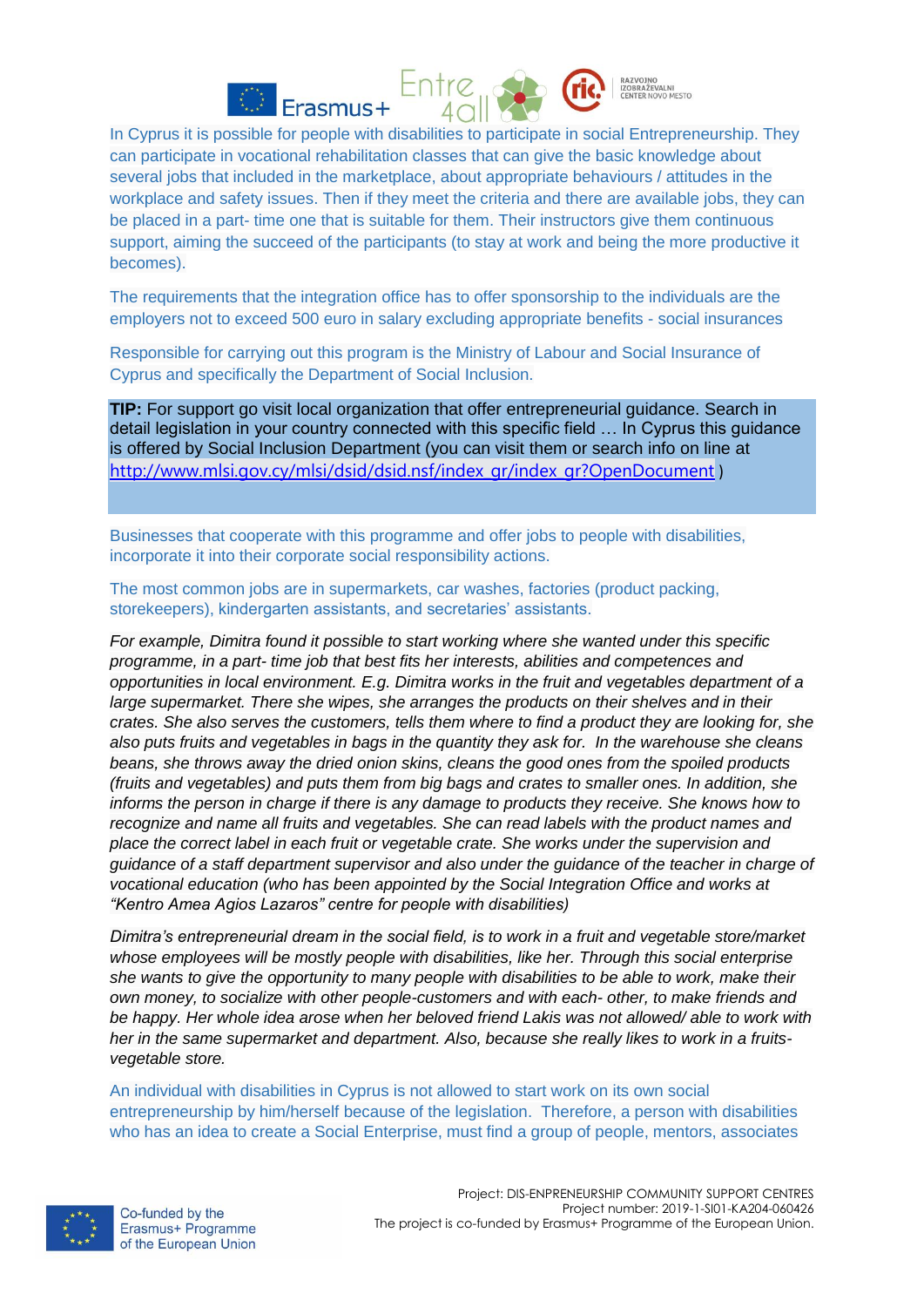



RAZVOJNO

(The law on the creation and maintenance of a register of social enterprises of 2019 [http://www.dgepcd.gov.cy/dgepcd/dgepcd.nsf/All/DF9FFC9C5ADDE521C2258464001F2F](http://www.dgepcd.gov.cy/dgepcd/dgepcd.nsf/All/DF9FFC9C5ADDE521C2258464001F2F39) [39](http://www.dgepcd.gov.cy/dgepcd/dgepcd.nsf/All/DF9FFC9C5ADDE521C2258464001F2F39)).

If you want to get the real job search social enterprises in your local environment, and get in touch with those who are dealing with the social field.

The list of social enterprises in all partner countries are available at :

*Task: Please help Dimitra to find the right supporting team of partners to share the same dream and willing to create a social company with her that meets the required criteria to be approved by the Cypriot Government as SOCIAL ENTERPRISE! Her ''social fruit market''.*

**Let's help her to do the next step towards her dream …**

# **SECOND STEP: BE AWARE OF SPECIFIC SKILLS NEEDED FOR ENTREPRENEURSHIP IN SOCIAL FIELD**

#### **SPECIFIC SOFT SKILLS**

In order for a person with disabilities to support a social enterprise he needs to have some generic soft skills in the social field

Here is the list of several possible soft skills in the social field:

- Understanding and identifying social problems/needs
- Problem solving skills by working on a social purpose- (solving social problems such as environmental protection. education, health care, poverty, energy, water resources, etc)
- Setting social goals in terms of social change
- Effective communication with the people involved, affected by the social action
- Creative Thinking
- Logical Thinking
- Critical thinking
- Team- work
- Motivating influencing skills
- Flexibility

*Dimitra has been able to identify the social need to provide more jobs to people with disabilities that fit their needs, abilities and integrate them into a pleasant, collaborative, welcoming work environment. And as a way of making this change the idea of a social fruit market.* 

*She adapts easily to both the immediate and wider social environment. She is a very friendly, cheerful personality and she really likes to be social. She is polite, and she shows respect where she should. She cares about the people around her, and she is willing to help them* 

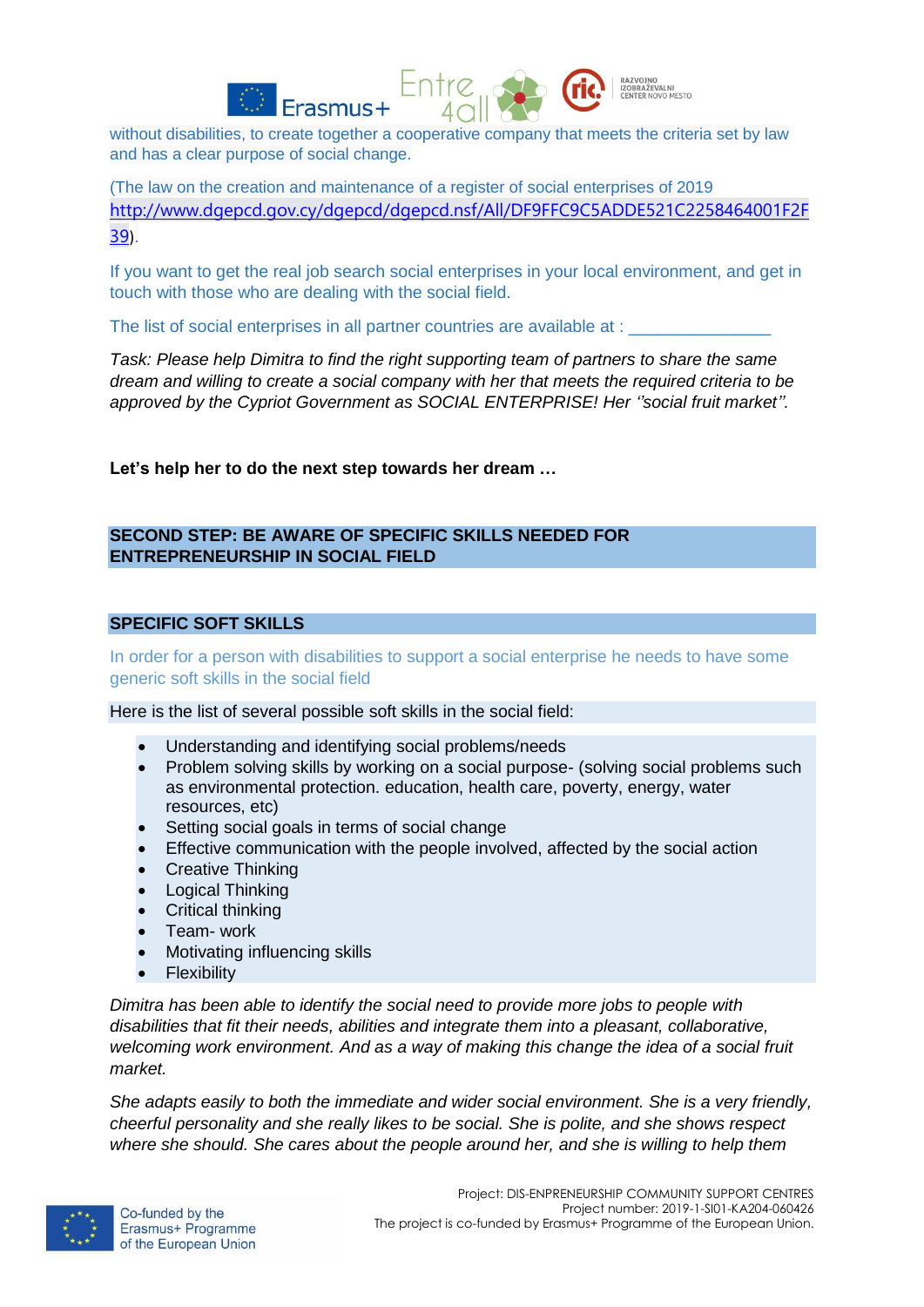

*when they need it. She loves team- work. She can perceive and follow rules and orders. When she doesn't understand something, she asks for help.* 

*Dimitra recognizes and states that in order to realize her entrepreneurial dream she would need a team of people in charge who know good math, be able to use money that she can't, to run he business, find- buy- bring products to the store. She admits that she alone would not be able to make it, and she would not want to run a business with no support because that would cause her lot of stress.* 

*So she is able to think critically, find and recognize her strengths and weaknesses and based on these some of the areas that will need expert help to meet the needs of the business she wants to create.*

*Although, she does not have the knowledge and the conceptual background to understand what social change is, what social enterprise is and so on. Her ideas stem from her spontaneity, her experiences, her innocence, her love for her friends and fellow human beings, her romantism, creativity and imagination. Nevertheless, her dream does not cease to be socio-entrepreneurial and could be realized if we helped her.*

## **SPECIFIC MARKETING SKILLS**

- Good oral and written communication
- Promotion / presentation of the basic actions and the social benefits of their business.
- Application of advertising and communicational strategies through social media, publications, videos, TV interviews, to inform the public about the purposes, actions and positive results of their social enterprise.
- Creativity as the foundation of effective marketing
- Motivating influencing skills, in order to attract new interested audiences (for employment, to offer donations for support, volunteers, investors, people who need help that the enterprise provides, etc)

*Dimitra is very communicative, she can have complete dialogues, describe her ideas, write, approach, and influence other people. Recognizes the concept of advertising and knows media such as advertising on television, radio, and print. But he does not have the ICT marketing skills needed at all. In addition, she will need help in this case, guidance from people who will be by her side and education.* 

#### **THIRD STEP: CREATION OF INDIVIDUAL BUSINESS PLAN**

- Vision and objectives / detailing goals
- Preparation of a business plan for an entrepreneurial idea in the Social field (market analysis, competitive landscape analysis, implementation plan, financial plan, advertising, measuring performance, providing guidance, growth and pricing strategy, risk analysis…)